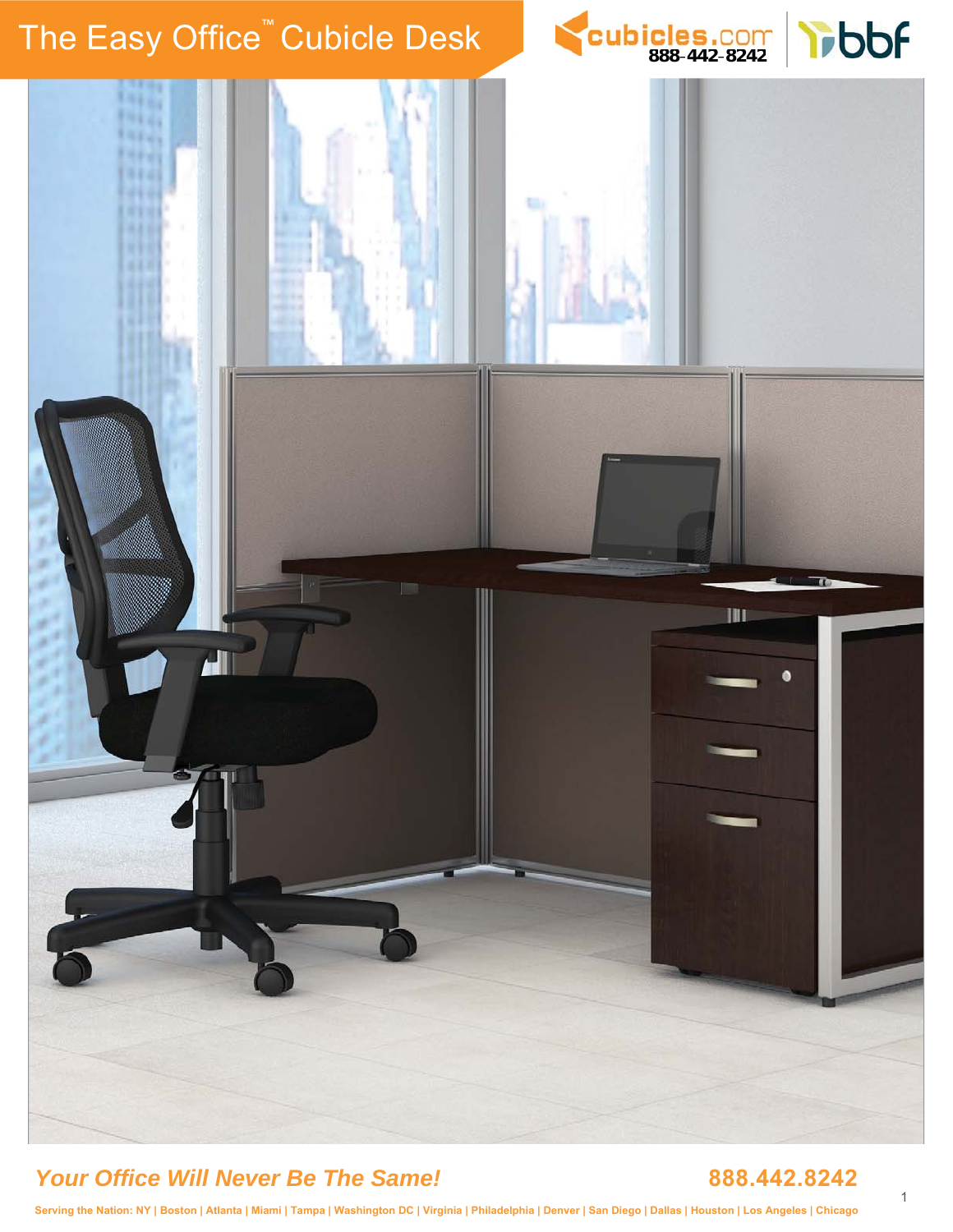# Easy Office ™



The Easy Office<sup>™</sup> work cubicle is a contemporary open office solution for one to one hundred, designed for fast, affordable and easy use, every day.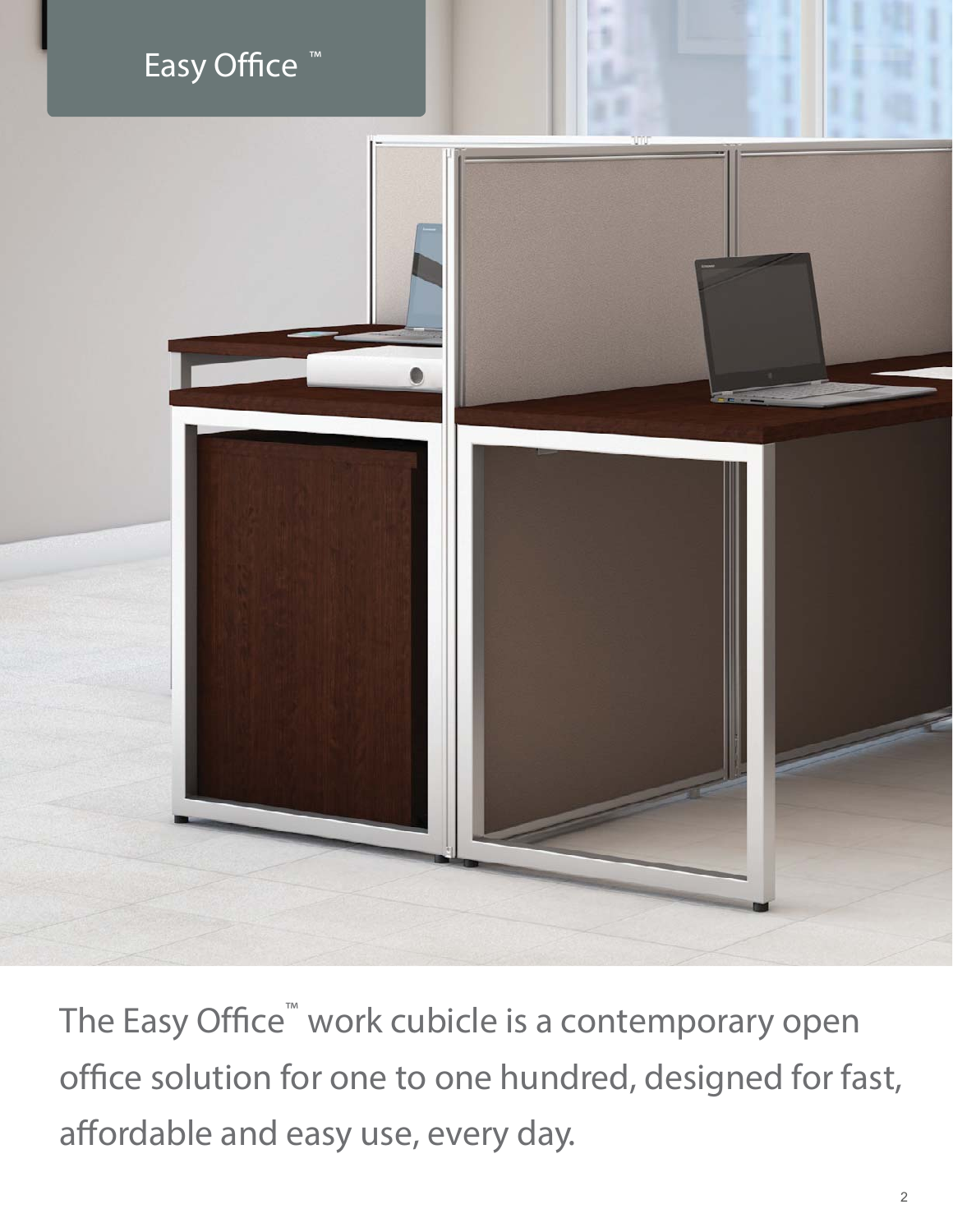

- $\boxtimes$  Quick and easy assembly with pre-installed connectors, minimal parts and a simple sturdy design
- $\boxtimes$  Office cubes available in Straight or L-desk formats
- 5 Choose from 7 convenient pre-packaged configuration options
- $\mathbb Z$  L-Cubicle desks configured for Right or Left handed use
- $\boxtimes$  Low Height Panels for team collaboration
- $\boxtimes$  Allows for expansion as your needs change
- 5 Meets ANSI BIFMA standards for safety and performance
- $\boxtimes$  Commercial quality backed by 10 year warranty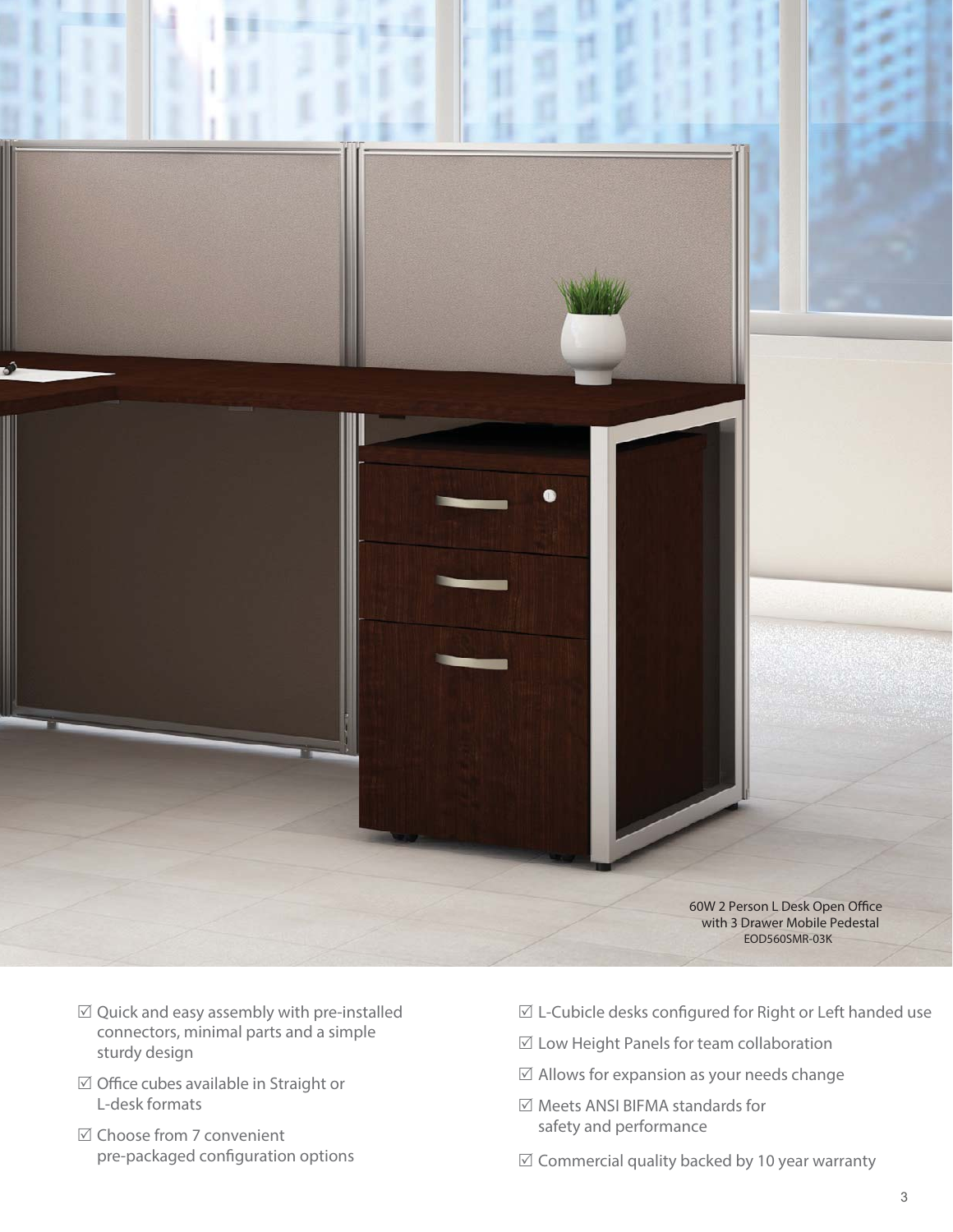

Intended for open office environments, ideal for: small business, start-ups, corporate call center, study areas, hoteling spaces and more.



60W Straight Desk Open Office with 3 Drawer Mobile Pedestal EOD160SMR-03K



60W 2 Person L Desk Open Office EOD560MR-03K



60W 4 Person Straight Desk Open Office EOD660MR-03K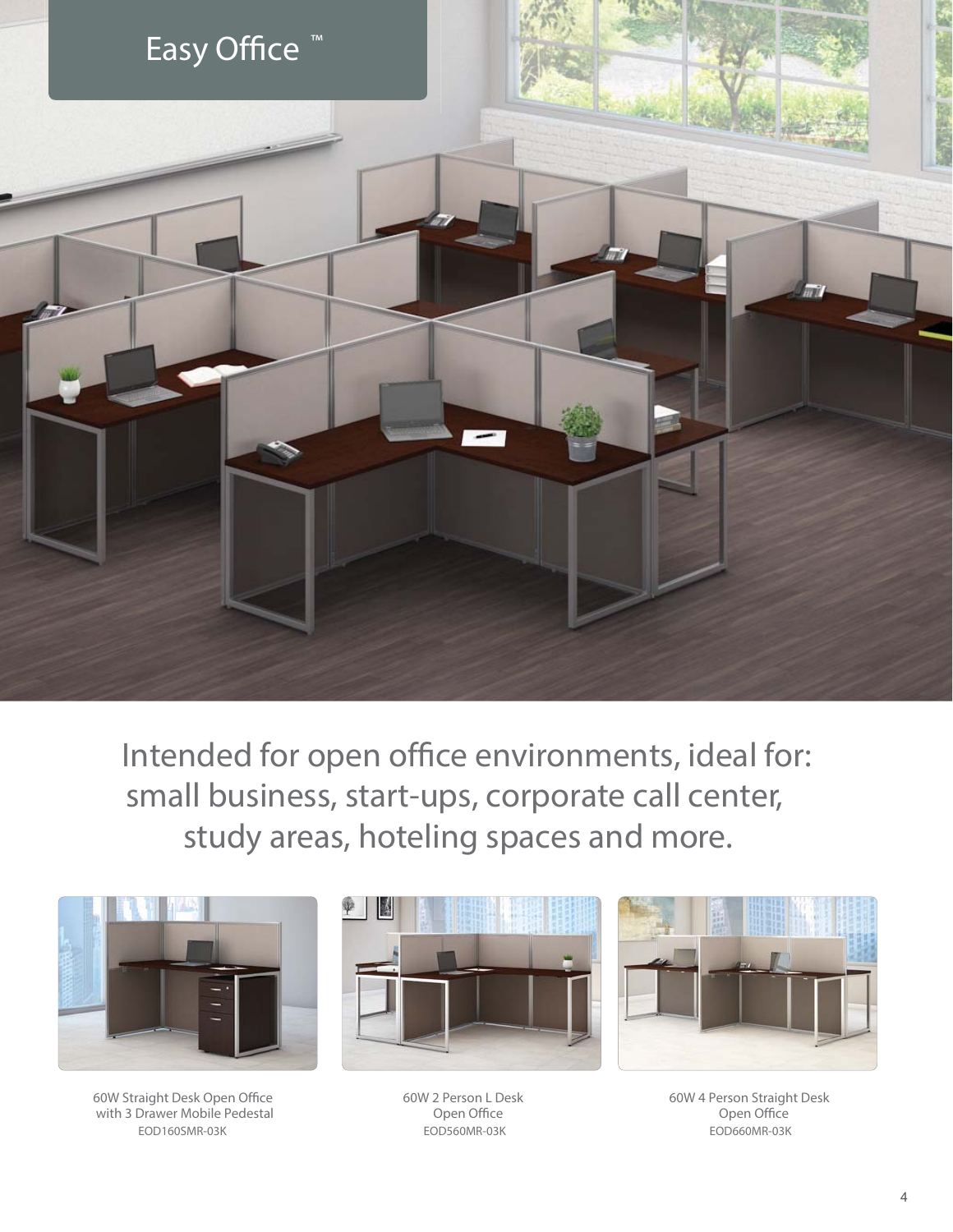# Choose from 7 convenient pre-packaged configuration options



- Full extension ball bearing slides on all drawers
- Casters for easy mobility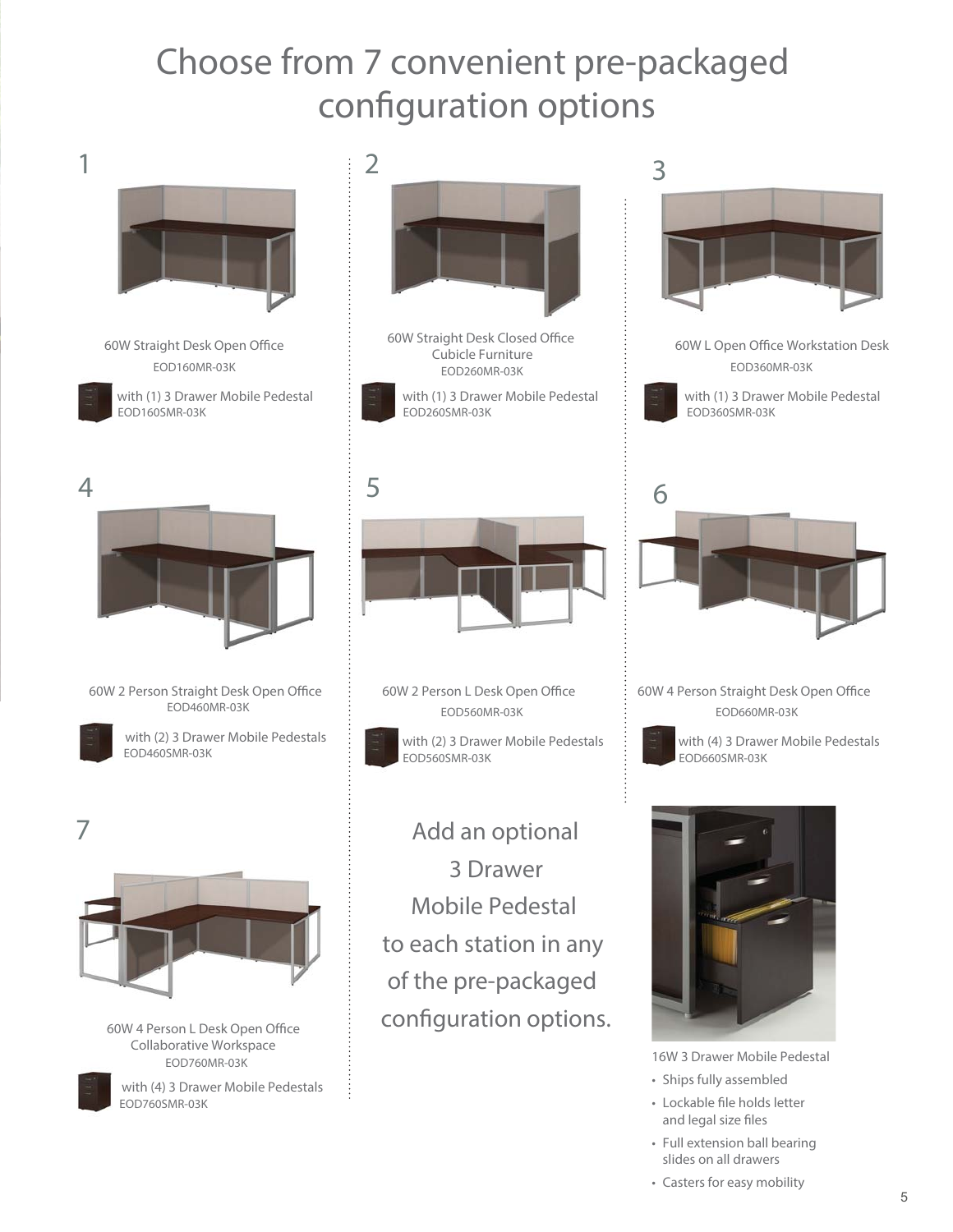## Easy Office<sup>™</sup>

# Expanded office plans using multiple workstations







- 
- 
- Adjustable levelers in metal feet accommodate for uneven floors
- hardboard covered panel encloses workstation and helps to reduce noise

### Finish



Mocha Cherry with Light Gray/ Storm Gray fabric panels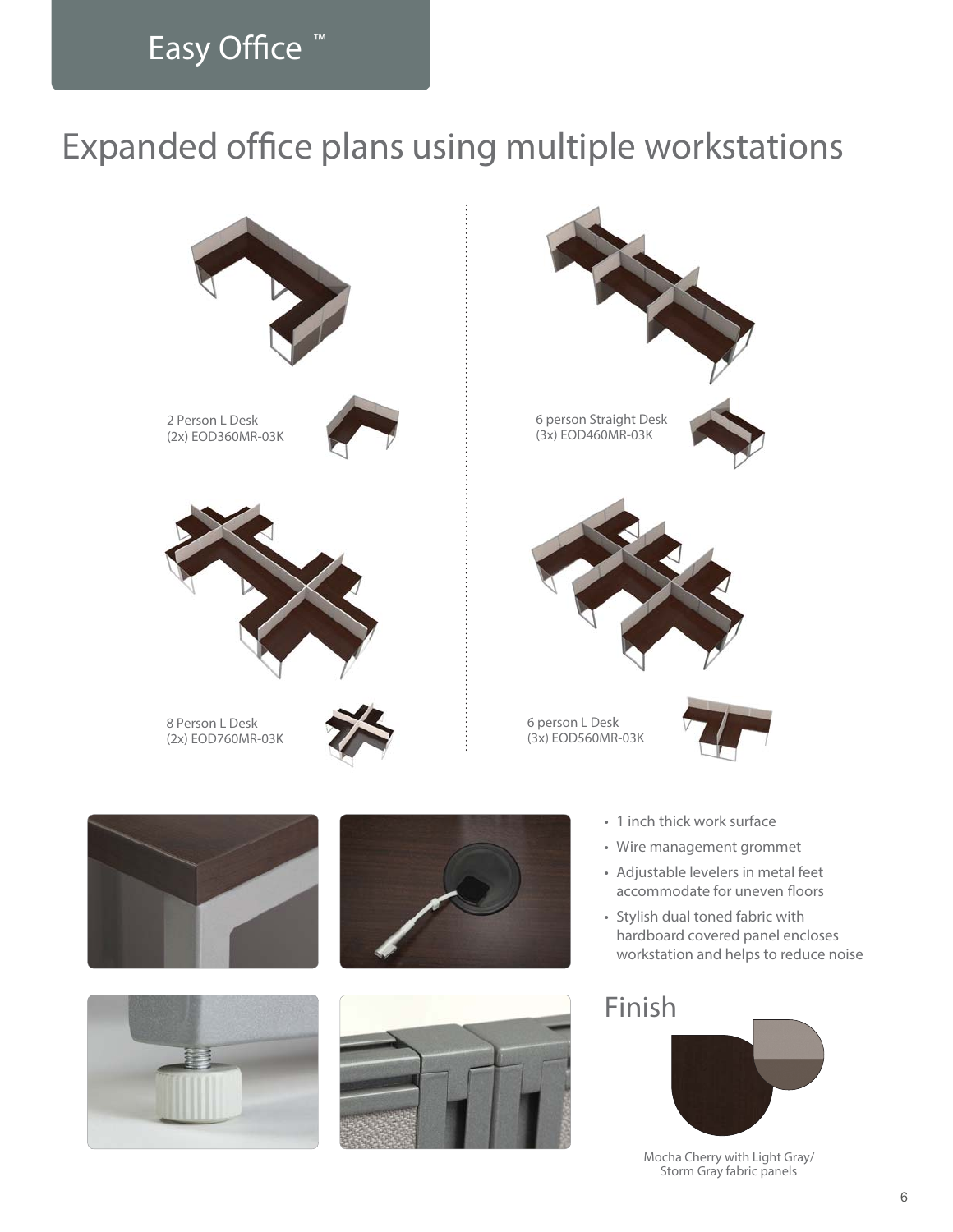## Support

### Product Warranty

We understand the demands for safety and durability. That's why our materials and construction methods undergo rigorous testing to ensure all of our business office furniture meets ANSI/BIFMA standards.

#### We test:

- Resistance to scratches, stains and abrasions
- Weight load
- Leg strength
- Stability/dislodgement
- Cycle testing on casters, hinges and drawer slides

The result of this attention to quality is a **Ten-Year or Limited Lifetime Warranty** on all BBF products. They are also ergonomically correct and compliant with state and federal health and safety guidelines.

### Environmental Sustainability

We are proud to be good stewards of the environment, taking care to be environmentally conscious from the beginning to the end of our manufacturing process.

Some of our environmental initiatives include:

- BIFMA level<sup>®</sup> : Bush Industries Inc. has received level<sup>®</sup> 1 certification for several product lines manufactured at our Jamestown, NY facility
- **CARB:** All BBF products are compliant with CARB (California Air Resource Board) standards for reduced formaldehyde emissions
- **EPP Downstream Program (Composite Panel Association):** More than 50% of panels purchased from EPP sources; board is 100% pre- or post-consumer recycled
- **Energy Reduction:** Reducing electricity consumption and improving machinery efficiency
- **Landfill Reduction:** Diversion of plastic waste away from landfills and improved recycling of plastic, cardboard, tin and scrap metal
- **Corporate Recycling:** Recycling plastic, paper and aluminum cans in our corporate offices
- **Special Sustainability Teams:** Tasked with improving efficiency and reducing waste in our manufacturing processes

### How can we help you?

Please call us for assistance with questions regarding space planning, product availability, parts replacement, warranty issues and general product information. Office hours are Monday-Friday, 8 am–5 pm ET excluding major holidays.

Sales Assistance 888-442-8242

\*if you need used cubicals, contact us